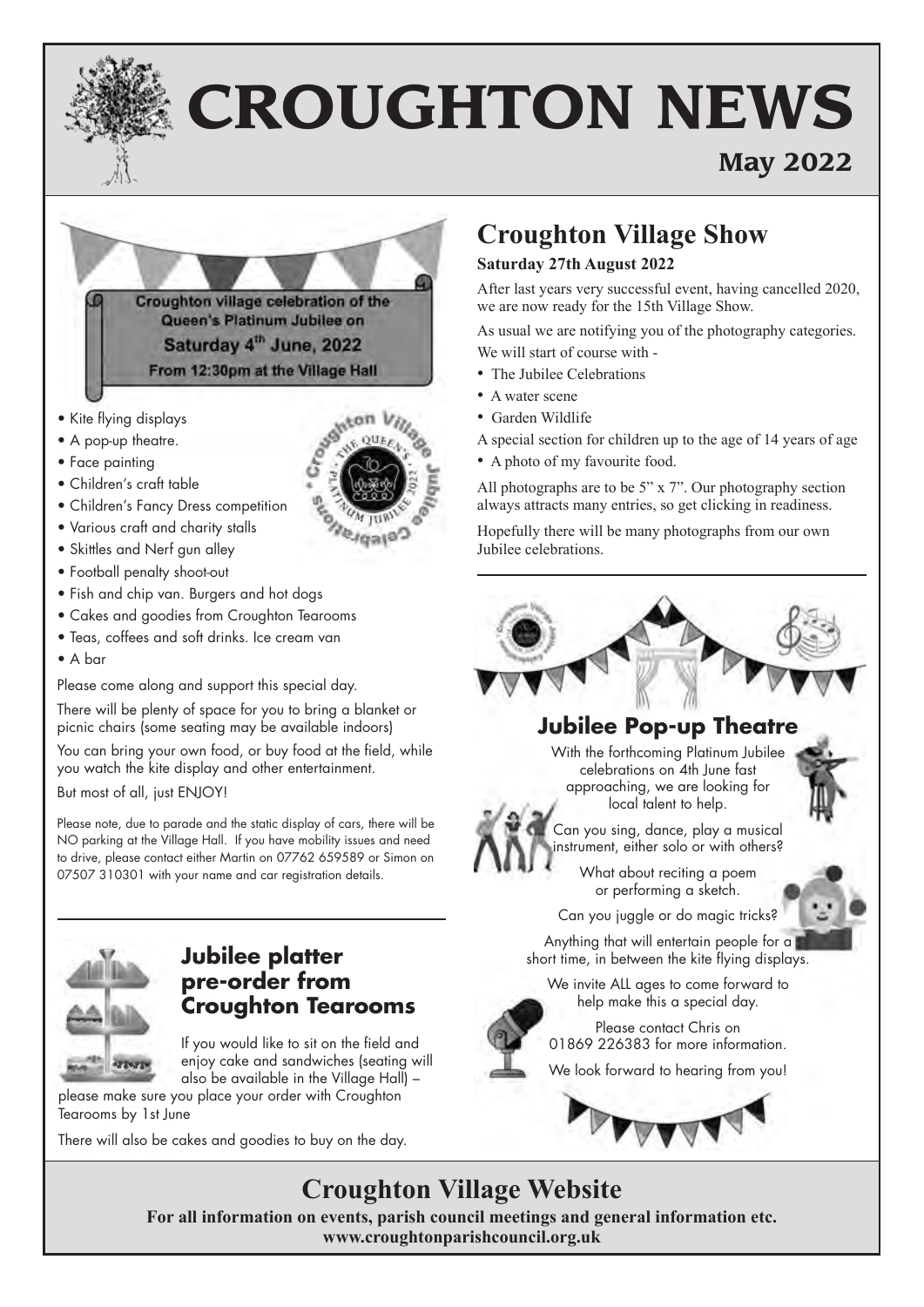## **Parish Council Meeting held on 11th April 2022**

Eight members of the public attended this meeting and expressed their opinions on the planning application for the demolition of the 3-bed bungalow at 25 Brackley Road, Croughton and replacement by the construction of two 4-bed semi-detached houses and one 4 bed bungalow. Council discussed the issue and have submitted an objection to West Northamptonshire Council

Council agreed to implement the decision to effect significant savings in its electricity costs by switching off the foot path lighting between midnight and six in the morning.

A working party to tidy the cemetery is planned for 30th April and repairs to the cemetery gate were considered

Investigations into the stability of the allotment wall continue as also do investigations into a solution to the issue of littering in the at the informal lay-by at the Blenheim end of the village

The Parish Council would like to invite the under 16's of the village to register for a Jubilee mug, to be collected at the Queen's Platinum Jubilee celebrations on the 4th of June 2022. Please send the name of the child/ren and their address to chairman@croughtonparishcouncil.org.uk

The address will be deleted as soon as eligibility has been confirmed and mugs will be available for collection at the event only.

The Asset Mapping working group has completed its work of identifying and recording parish assets online

Allotments are currently available for rental. Please contact clerk@croughtonparishcouncil.org for details

**Parish Office Hours: Tuesdays 10 am until 3 pm and Thursdays 2pm until 4 pm**

**Date of next Parish Council Meeting: 7.30 p.m. on Monday 11th April 2022** in the Parish Room, Croughton Village Hall.

The agenda will be published on the parish noticeboards at the Village Hall and Co-Op car park and on the website, visit www.croughtonparishcouncil.org.uk

Please note that this Meeting is open to Members of the Public. 10 minutes in total (up to 3 minutes per person) are set aside for public participation, usually the third item on the agenda, and this provides the opportunity for members of the electorate to speak to items listed on the agenda. If you wish to attend, please register with the Clerk via email in advance of the meeting. Please sanitise your hands on entering and leaving the building and respect other people's space. The wearing of face coverings during this meeting is optional. Thank you.

## **"Poles Apart"**

#### **(Wine tasting with the Croughton Wine Appreciation Group)**



We are comparing wines from the northern and southern hemispheres at our next tasting event. What are there differences between a northern hemisphere Riesling and a southern hemisphere Riseling? Join us to find out.

The next event is at 8pm on Friday 10th June in the Village Hall. Members pay £10 and non-members pay £15. Please let us know in advance that you're coming so we can ensure we have sufficient wine and food. Email Martin at croughtonwag@gmail.com

## **Croughton All Saints CE Primary School**

It finally feels like school life is back to some normality now. We have been able to invite parents to our VIP Celebration Assemblies on Friday mornings and hold face to face Parent Information meetings. Our pupils have also been able to participate in competitive sports against other schools. Our most recent sporting achievements include coming 4th in the District Basketball, 2nd in District Archery and 2nd overall for Years 1& 2 in our local schools' Cross country event at Brackley Junior School. The whole school held a Blue and Yellow Day in support of families in Ukraine and raised over £650. We are very proud of our achievements so far this year.

**Dedication For Vic Collins -** On Friday April 29th at 2:45pm our school community and members of Vic's family will be remembering our wonderful site supervisor by dedicating a special bench in his honour. Rev Terry Richards will lead our event.

**Two vacancies: Site Supervisor & Lunchtime Supervisor** Richard Freeman retires this summer. We are looking to appoint a site supervisor and lunchtime supervisor for September. Please contact the school office for details if you are interested in either post. 01869 810727.

Helen Goulder - Headteacher

#### **All Saints Church Easter Raffle**

Thanks to Sarah and her staff at Croughton Tea Rooms the Easter Raffle raised £137.00.

The winning recipient was Mrs M Marriott

### **ABILITY – an invaluable service providing transport and independence to Croughton residents.**

There is a twice weekly bus to Banbury town centre or various supermarkets on Tuesday and Thursday, and buses to Brackley or Bicester on Friday to visit the market and various shops as well as special trips to a variety of locations (see list below.) The service is FREE to REGISTER and to USE if you have a valid bus pass and use the village bus stops. A door-to-door service is also available for a small annual fee.

You need to REGISTER with the scheme before you can use the service. You can register online at https://abilitycic.org. uk/register Telephone Ability on: 01327 604123 or pick up a form at The Blackbird, Croughton Tea Rooms or Co-op. You also need to PRE-BOOK your seat for each journey as spaces are limited. To book your seat telephone Ability on: 01327 604123 I'm happy to help with any queries. Meryl Tel. 819525

#### **ABILITY TRANSPORT TRIPS May –June2022**

Monday 9th May - Bicester Garden Centre/shopping village Wednesday 11th May - Woodstock and Soldiers of Oxfordshire Museum

Tuesday 17th May - Milton Keynes Centre

Tuesday 31st May - Waterperry Gardens Oxford

Tuesday 7th June - Yarnton Garden Centre

Wednesday 15th June AM pick up – Thursday 16th June PM - Bournemouth – OVER NIGHT

Tuesday 28th June - Portmeadow Oxfordshire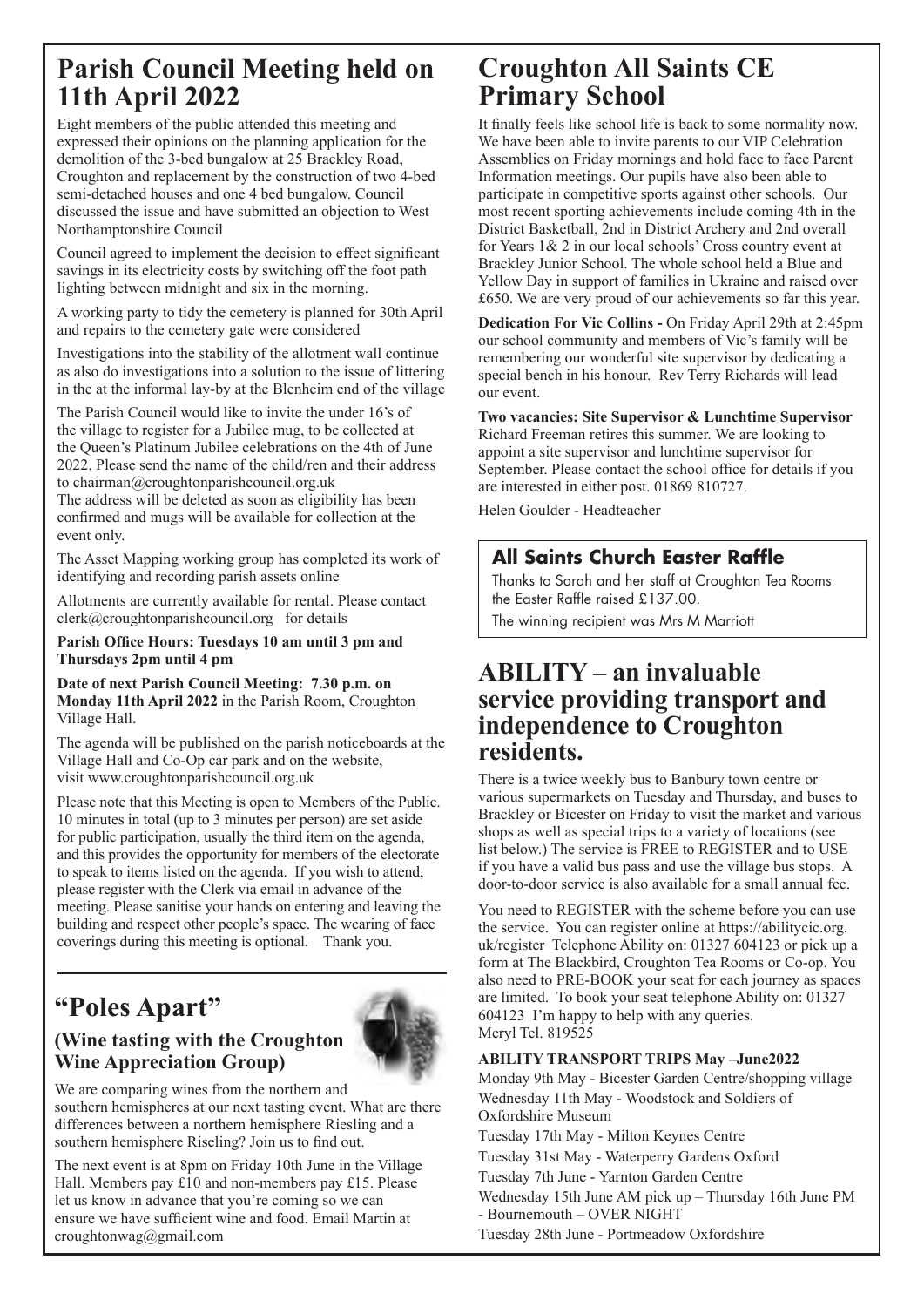## **Enjoy a Free Glass of Pimms in the Church**

**Before the official celebrations open on the Saturday following to celebrate the Queen's Platinum Jubilee**



**From 4.00pm – 7.00pm on Friday June 3rd** Croughton Church will be open for everyone to view the glorious medieval paintings preceded by a glorious peal of the church bells at 3.30pm.

The artistic qualities of the paintings are the first of their kind and manifest a greater delight in all natural and human form. They were executed about the year 1300 or during the early years of the fourteenth century. They make a remarkable contribution to our knowledge of this phase of English Art, and add another important document to the history of the development of English painting.

If you've never seen these paintings before NOW is your chance, also there is for you to enjoy:

#### **A Red, White and Blue floral arrangement adorning the church.**

Both the Revd. Terry Richards and Brian Smith will be on hand to explain what the paintings are all about, tell you about the history of the church and to cheer your arrival you will be greeted with:

#### **A Free Glass Of Pimms**

or soft drinks will be available as an alternative.



## **All Saints Church, Croughton**

#### **May Services in Astwick Vale Benefice**

#### **Sunday: 8th May**

9.30am Holy Communion, Croughton 9.30am Morning Worship, Farthinghoe 10.00am Morning Service, Aynho 11.00am Holy Communion with Baptism. Evenley 6.00pm Evening Prayer Steane

#### **Sunday 15th May**

10.30am Holy Communion, Benefice Service, Aynho

#### **Sunday 22nd May**

9.30am Morning Worship, Evenley 11.00am Morning Worship, Croughton 11.00am Holy Communion, Hinton 4.pm Evening Prayer, Farthinghoe

#### **Sunday 29th May**

10.30am Holy Communion Benefice Service, Croughton

Please check the Church notice board for any unavoidable changes to the Service timetable

If you have any concerns you can contact: Revd Sue Cooper 01869 810903, or Church Warden: Angie Robbins 01869 811445

All Saints Church is holding its Annual Parochial Church Meeting on **Tuesday 17th May at 7pm** in All Saints Church. Anyone who lives in the parish or attends the Church regularly is warmly invited to attend. If you would like to have your name included on the Church electoral roll please contact Rev Sue at revsue.cooper@gmail.com or 01869 810903. Thank you.

#### **Pastoral Letter May 2022: Revd Sue Cooper writes**

Dear Friends, I hope you are well, I am always inspired when I go into Croughton School at the children's awareness of the challenges that face the world. I am also impressed at how our children and young people are not afraid to get involved in these difficult challenges that face society and the world, especially the climate and environmental issues. Much of this comes down to the good teaching and education they have had. I am especially grateful for the way values are taught in school to our children. Things like charity, respect, love, forgiveness, justice, and courage; these are all Christian values which, when taught, give our children a good grounding in life and help them find depth, meaning and purpose throughout life.

Most of us want to live lives that have purpose and good values at the centre of everything we are and do – and in reality we need God to keep us on this path daily. Over the past few months many people have come to me and told me they feel as though they have lost their way in life, and sadly I see that what's been lost is connection … connection with God, and connection with any values or purpose they may have once felt.

If you feel as though you have lost your way I encourage you to reach out to God with a simple prayer every morning, even before you get out of bed, but especially before you start the day in earnest, because a simple "Please help me Lord" is enough to help you feel that you are connecting with God, and he will help you. God bless you. With love Rev Sue.